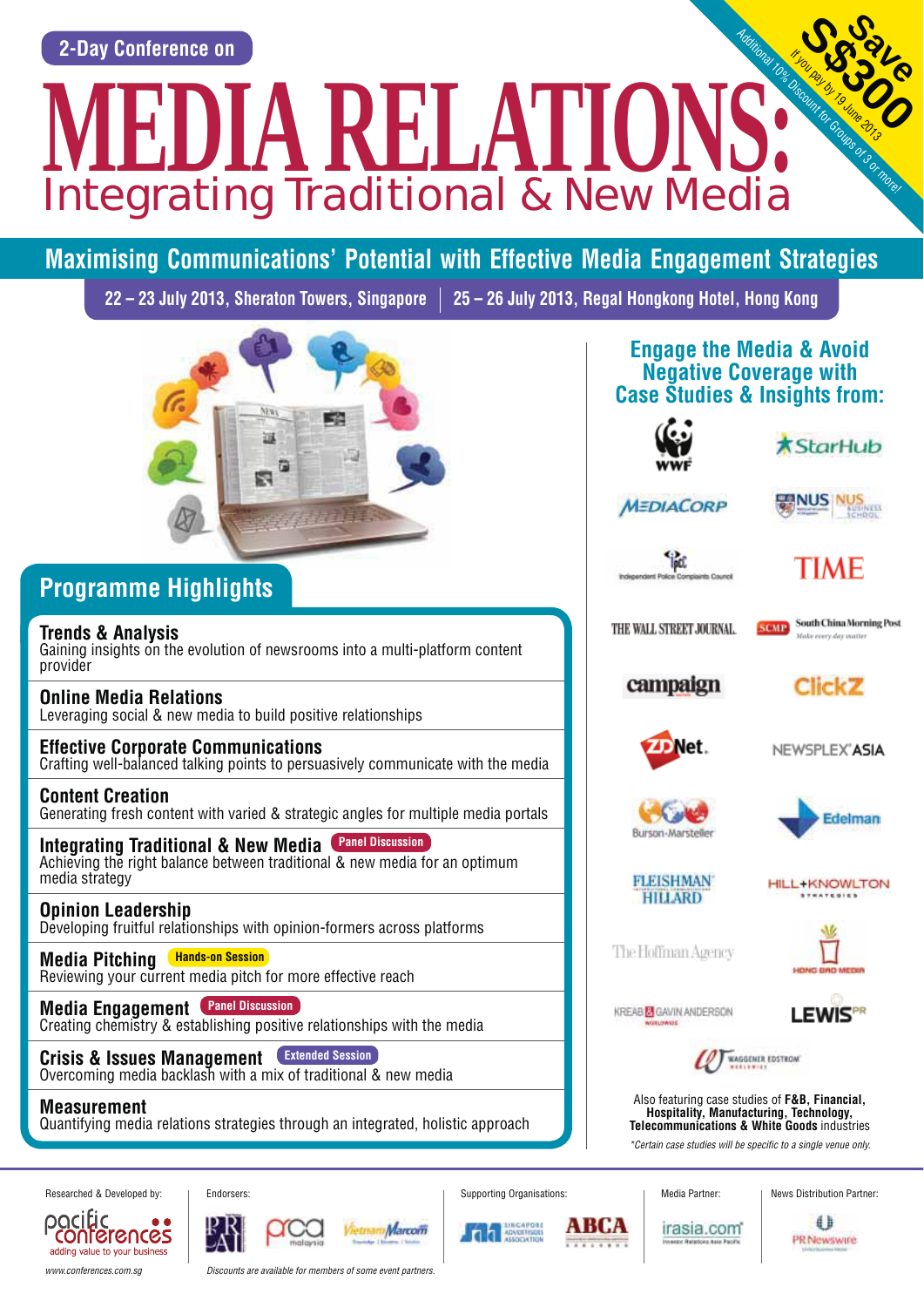# **Are you cultivating online & offline win-win relationships with the media?**

In today's digital landscape, skills used in traditional media relations no longer seem to suffice. Before media relations professionals can get that press statement out to the mass media, news has already spread through online channels. The attempt to ride on the digital media wave for a more extensive reach has caught them in a tight spot. They fail to realise the instantaneity of digital media calls for a faster response in engaging reporters and managing public sentiment. Without a full grasp of how various media operates, they struggle to craft well-balanced talking points and run the risks of putting forth irrelevant pitches. The key lies in making the best of both new and mainstream media in order to translate brand messages into effective corporate communications.

**How do you foster dialogues and shape reputations in this highly fragmented media environment? Are you creating 'newsworthy' stories to attract coverage across platforms? Can you weather a crisis and ensure that your media relations strategies work if the unthinkable happens?**

Join us at this engaging and dynamic 2-day conference to formulate successful cross-platform media strategies. Learn how to best determine the optimum mix of traditional and new media relations with **WWF, MediaCorp, NUS, StarHub, IPCC** and **Wall Street Journal**. Discover the winning approaches to forming deep, entrenched relationships with journalists and bloggers from **Campaign Asia-Pacific, ClickZ, South China Morning Post, Time Asia, ZDNet** and popular blog, **Alvinology**. Master the technique of utilising both new and mainstream media to deal with backlash and enhance favourable coverage in times of crisis.



### **Sign up now to bridge relations & create synergies between your new and traditional media efforts!**

## **Benefits of Attending**

- **Ride** on the major trends that are reshaping the media landscape in Asia today
- **Unearth** the opportunities of new media & the role of social media in building key media relationships
- **Advance** from the traditional press release to 'social media release'
- s **Learn** how **MediaCorp, StarHub, Wall Street Journal** and more determine the traditional media developments to retain & which new ones to embrace
- **Fortify** your message credibility for effective corporate communications through integrated media
- **Unravel** the secrets of getting the press to cover your story
- **Gather insights** on how **NUS** generates interesting content on its new 'knowledge' portal
- **Devise** content to deliver a consistent message across various media platforms
- Pick up tips on the do's and don'ts of digital influencer outreach
- **Comprehend** how companies are still maintaining outreach through traditional media
- **Delve** into media pitching to create a personal, targeted, & thoughtful pitch to engage your audience
- **Hear from Campaign Asia-Pacific, SCMP, Time Asia and more on how you can stay in their good books**
- s **Formulate** an up-to-date crisis communications plan to cover all grounds & limit damage
- **Develop** a comprehensive framework to deal with backlash both on- and offline
- **Evaluate** whether you have the perfect combination of traditional & new media measurement
- **Broaden** your business network through interactions with industry peers and experts in the region

### **Who Should Attend**

CEOs, Vice-Presidents, Directors, GMs, Heads & Specialists of Media Relations, Corporate Communications, Corporate Affairs, Public Relations & Public Affairs

## **What Our Past Delegates Said**

**f** Dynamic & interactive sharing on case studies & experiences of what people are doing or facing. **J** *Titan Petrochemicals Group*

**I** I enjoyed the Q&As most & panel discussion with experienced speakers to share. *MTR Corporation*

**Let** Very good conference for those companies with intention of engaging social media. *Cerebos Pacific* 

**Experienced.** interesting speakers. *Health Sciences Authority*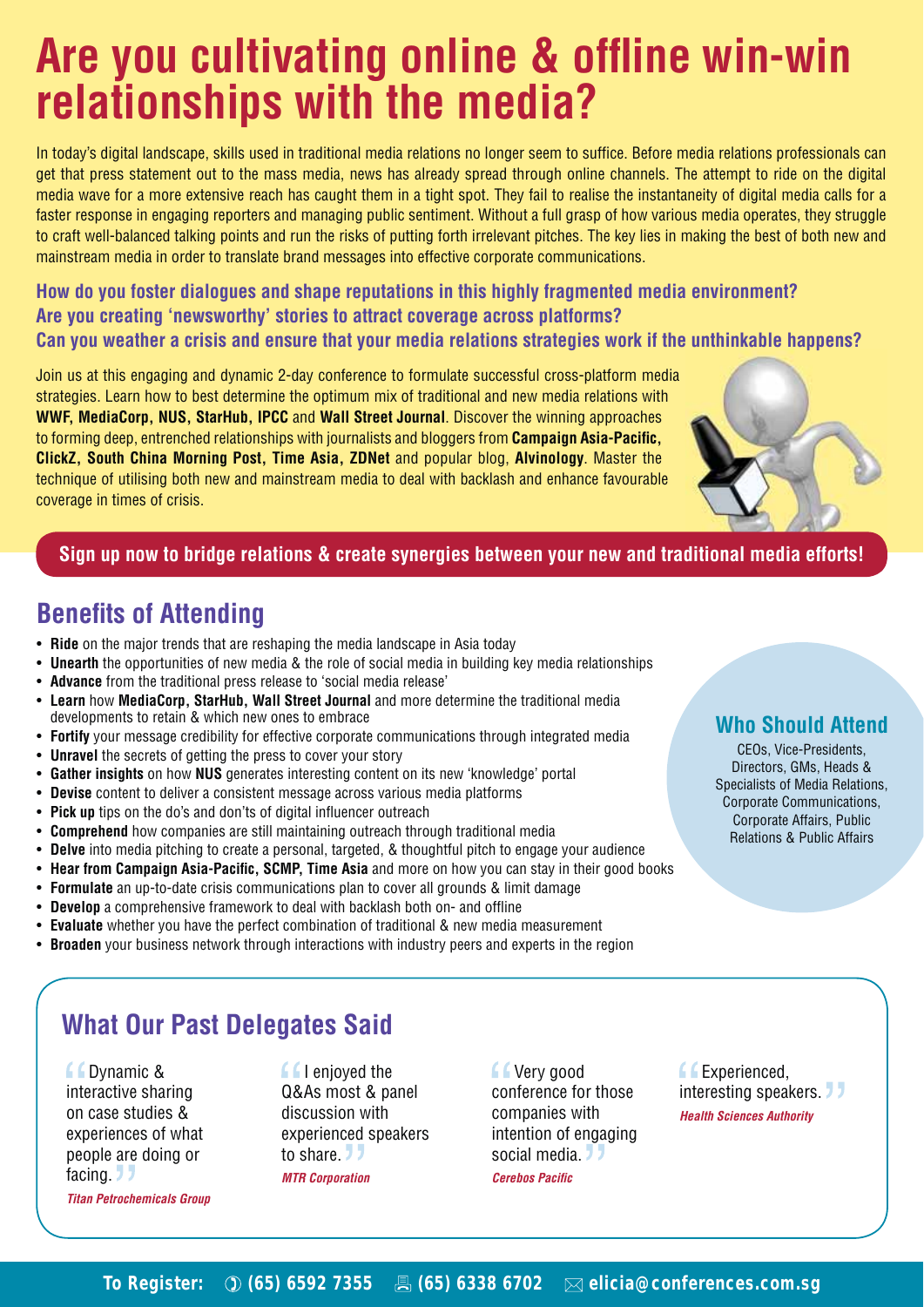### **Monday, 22 July 2013 DAY ONE SINGAPORE**

KREAB **ER** GAVIN ANDERSON

### **8.00 Registration & Morning Coffee**

### **9.00 Chairman's Welcome & Ice Breaking Session**

#### **ENUS NUS**  *Stuart Pallister,* Director, Corporate Communications, *National University of Singapore Business School*

**TRENDS & ANALYSIS**

### **9.30 Media Outlook in Asia**

- Major trends that are reshaping the media publishing landscape
- The implications of the changing media industry on media relations professionals
- Analysing the currently available offline media channels & the up-and-coming online channels
- How newsrooms have evolved into generating multimedia content for different platforms
- Considering the effects of ethical & censorship issues on traditional & new media

 *Walter Jennings,* Partner, *Kreab Gavin Anderson*

### **10.30 Morning Refreshments & Networking Break**

### **ONLINE MEDIA RELATIONS**

### **11.00 Weaving the Social Layer across Media Strategy**

- Leveraging social media to build key media relationships
- The opportunities & threats that new media can bring
- From traditional press release to 'social media release'
- Moving away from a 1-way conversation to a 2-way conversation on social media
- 24/7 monitoring & responding
- Crisis management & social media: The need for accuracy & speed

 *Ali Bullock,* Head of Communications, *World Wide Fund for Nature*

### **12.00 Lunch & Networking Break**

### **EFFECTIVE CORPORATE COMMUNICATIONS**

**Case Studies**

**1.30 Communicating Messages Persuasively HELMONOWLTON through Integrated Media**

- Determining which media, new or traditional, is the most suitable for your message
- Creating sustained visibility & communicating brand message effectively through an integrated media
- Crafting well-balanced talking points through both traditional & new media
- Establishing consistency, trust & credibility in the message conveyed

 *Jamie Morse,* Managing Director, *Hill+Knowlton Strategies Singapore*

### **CONTENT CREATION**



**Case Study**

**2.30 Developing Interesting & Valuable ENUS NUS Content across New & Mainstream Media: Case Study of NUS Business School's Think Business Portal**

- Understanding the need for continuous content creation to maintain relevancy
- Devising fresh content with varied & strategic angles on easily accessible platforms
- How NUS devises strategies to generate content on its new 'knowledge' portal – Think Business
- Understanding the linkage between NUS's portal & social media channels & how it creates buzz for the portal
- Coming up with multimedia content such as videos for greater differentiation

 *Stuart Pallister,* Director, Corporate Communications, *National University of Singapore Business School*

### **3.30 Afternoon Refreshments & Networking Break**

### **INTEGRATING TRADITIONAL & NEW MEDIA**

### **4.00 Creating a Seamless Integration between Traditional & New Media**

- Searching for the sweet spot: Deciding which traditional media **Panel Discussion**
	- developments to stick to & which new ones to embrace • Assessing & determining the optimum media strategies for your
		- company
	- Skills required by media relations professionals to meet the challenges of a multimedia environment
	- The ultimate question: How to achieve the right balance between traditional & new media?

#### **Moderator:**



 *Jeannie Ong,* Head, Corporate Communications & **\*StarHub** Investor Relations, *StarHub* 

#### **Panellists:**  *Clarence Pong,* Vice President/Head, Corporate



Communications & Marketing, *MediaCorp Pte Ltd*

 *Neena Moorjani,* Founder, *Asia Focus Public Affairs*



(G)

 *Stuart Pallister,* Director, Corporate Communications, *National University of Singapore Business School* 



MEDIACORP

**5.00 Chairman's Insights & Analysis of the Day's Proceedings**

### **5.10 End of Day One**



### **9.00 Chairman's Opening Remarks & Interactive Charge-Up Session**

 *Stuart Pallister,* Director, Corporate Communications, *National University of Singapore Business School*



### **OPINION LEADERSHIP**

### **9.30 How to Identify & Engage Opinion-Formers across Platforms**

- The challenges & opportunities of influencer outreach
- Identifying & building fruitful relationships with relevant opinionformers
- Utilising social media to drive thought leadership & advocacy • Do's & don'ts of digital influencer outreach
- Knowing when & when not to engage with digital influencers  *Charlie Pownall,* Founder & Managing Director, *CPC & Associates*

### **10.30 Morning Refreshments & Networking Break**

### **MEDIA PITCHING**



- Π
- Creating a personal, targeted & thoughtful pitch that will be picked up by your target audience
- Making sense of how new media has changed the way you pitch • Understanding how traditional media are also increasingly
- producing new media the intertwined traditional & new media • How companies are producing content 'from the horse's mouth', using their own media & maintaining their outreach through **Studies Hands-on Session**
	- traditional media • Hands-on exercise: Reviewing your current media pitch

 *Mark Laudi,* Managing Director, *Hong Bao Media (Holdings) Pte Ltd*



**Case Studies**

**Case** 

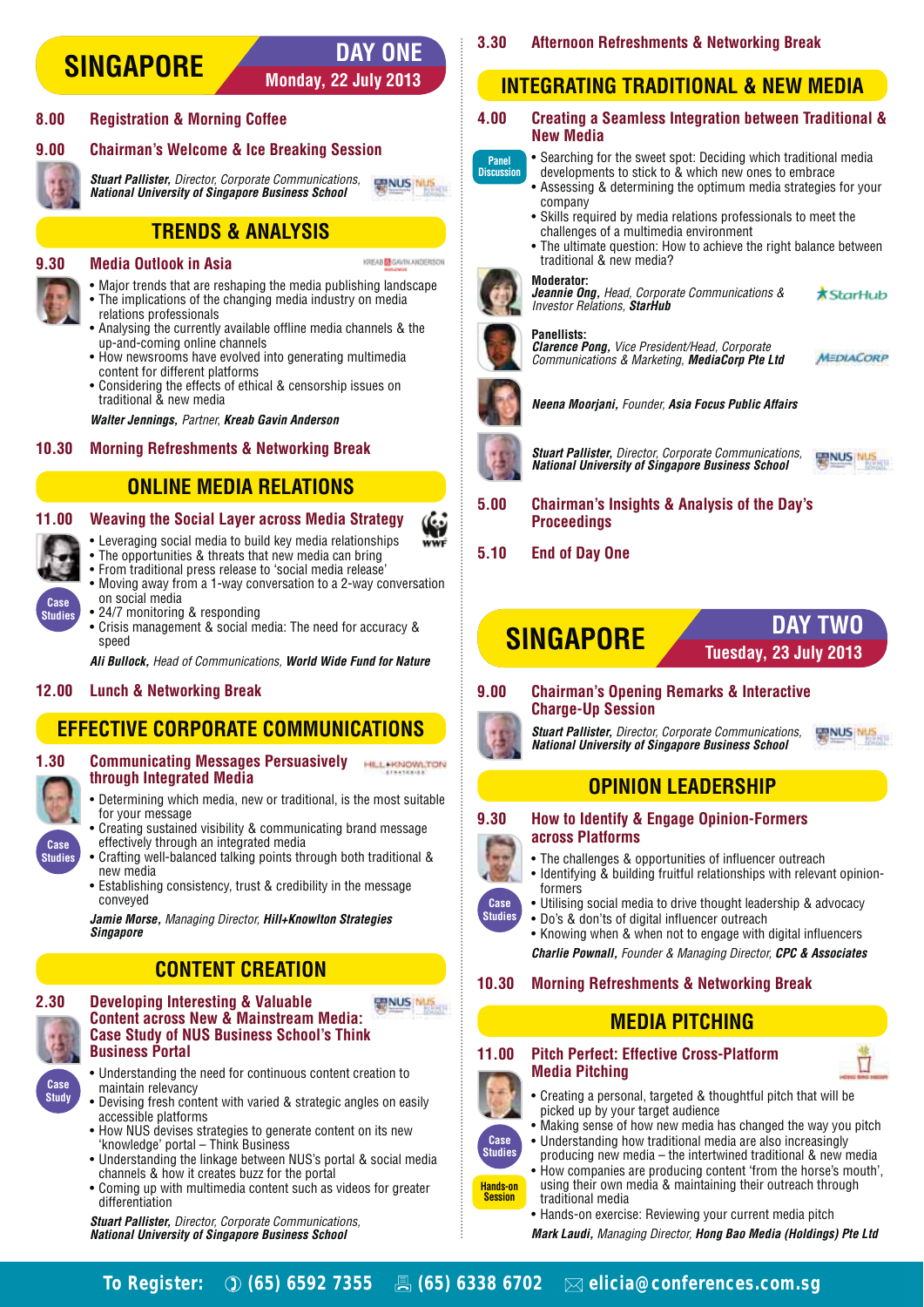

### **1.15 Nurturing Positive Relationships with the Media**

• Understanding what makes news for iournalists/bloggers today

- How do you stay in the good books of journalists? • What are the preferred communication channels to reach
- journalists? • Bridging the gap to what journalists want & what PR professionals provide
- Leveraging new media such as blogs & social media to reach your audience

## **Moderator:**

 *Lau Joon-Nie,* Assistant Director, *Newsplex Asia* & Lecturer, Wee Kim Wee School of Communication & Information, *Nanyang Technological University*



**Panel Discussion**

> **Panellists:**   *Alvin Lim,* Digital/Social Media Strategist, Omy.sg, *Singapore Press Holdings* & Blog Owner, *Alvinology*



 *Eileen Yu,* Senior Editor, *ZDNet Asia* 







The Hoffman Agency

NEWSPLEX"ASIA



## **CRISIS & ISSUES MANAGEMENT**

### **2.15 Getting Prepared for the Unexpected: Crisis Communications with a Mix of Traditional & New Media**

- How social media changed crisis communications
- How social media can help & yet harm your organisation
- Characteristics of crisis news cycles in social media vs traditional media
- Developing a digital crisis management framework
- Taking an integrated approach towards crisis management via social & mainstream media
- Framework for responding to negative coverage on social media & how best to control the damage
- Case studies from F&B & white goods industries

 *Angelina Ong,* Regional MD, APAC & SVP, China, *Burson-Marsteller*

### **3.45 Afternoon Refreshments & Networking Break**

### **MEASUREMENT**



### **4.00 Determining the Return on Investment of Digital Media Relations Strategies**



- Setting clear goals on what to measure & aligning measurement to those objectives
- Identifying the key tools & metrics in measurement of traditional & new media
- Taking a holistic, integrated approach to traditional & new media measurement
- Social media ROI: Quantifying your digital PR efforts
- Leveraging results to improve decision making for your media relations strategy
- Case study from an electronic company

 *Jon Chin,* Senior Vice President & Head of Digital, Southeast Asia, *Fleishman-Hillard Singapore* 

### **5.00 Chairman's Insights & Analysis of the Day's Proceedings**

**5.10 Close of Conference**

# **DAY ONE HONG KONG**

**Thursday, 25 July 2013**

KREAB **DE** GAVIN ANDERSON

### **8.00 Registration & Morning Coffee**

### **9.00 Chairman's Welcome & Ice Breaking Session**



 *Charlie Pownall,* Founder & Managing Director, *CPC & Associates* 

### **TRENDS & ANALYSIS**

#### **9.30 Media Outlook in Asia**

- Major trends that are reshaping the media publishing landscape
- 
- The implications of the changing media industry on media relations professionals
- Analysing the currently available offline media channels & the up-and-coming online channels
- How newsrooms have evolved into generating multimedia content for different platforms
- Considering the effects of ethical & censorship issues on traditional & new media

#### *Walter Jennings,* Partner, *Kreab Gavin Anderson*

### **10.30 Morning Refreshments & Networking Break**

## **ONLINE MEDIA RELATIONS**

### **11.00 Weaving the Social Layer across Media Strategy**

- Leveraging social media to build key media relationships
- The opportunities & threats that new media can bring
- From traditional press release to 'social media release'
	- Moving away from a 1-way conversation to a 2-way conversation on social media
	- 24/7 monitoring & responding
	- Crisis management & social media: The need for accuracy & speed

 *Ali Bullock,* Head of Communications, *World Wide Fund for Nature*

### **12.00 Lunch & Networking Break**

### **EFFECTIVE CORPORATE COMMUNICATIONS**

#### **1.30 Delivering Your Messages Effectively through Integrated Communications**



Edelman

- Engaging the right audience & influencers how do you know who they are? • What's in a message - how to ensure a company's key messages
- & brand values are conveyed consistently & credibly **Case Study**

**Case Studies**

> • Content vs. channels - which is more critical? • So the campaign has been developed & implemented – how do you know if it was successful?

 *Emma Richards,* Vice President, Global Alliance, *Waggener Edstrom Worldwide*

### **CONTENT CREATION**

### **2.30 Developing Interesting & Valuable Content across New & Mainstream Media**



**Studies**

- Understanding the need for continuous content creation to deepen engagement, start a conversation & build a community
- Devising fresh content with varied & strategic angles on easily accessible platforms
- Being specific & target content at your intended audience to provide useful, relevant & satisfactory results
- The rise of native advertising & how content can leverage traditional media platforms
- Case studies from a global insurance company & hotel operator

 *Arun Mahtani,* Chief Content Officer, Asia Pacific, *Edelman*

### **3.30 Afternoon Refreshments & Networking Break**



**FLEISHMAN HILLARD** 



**Session**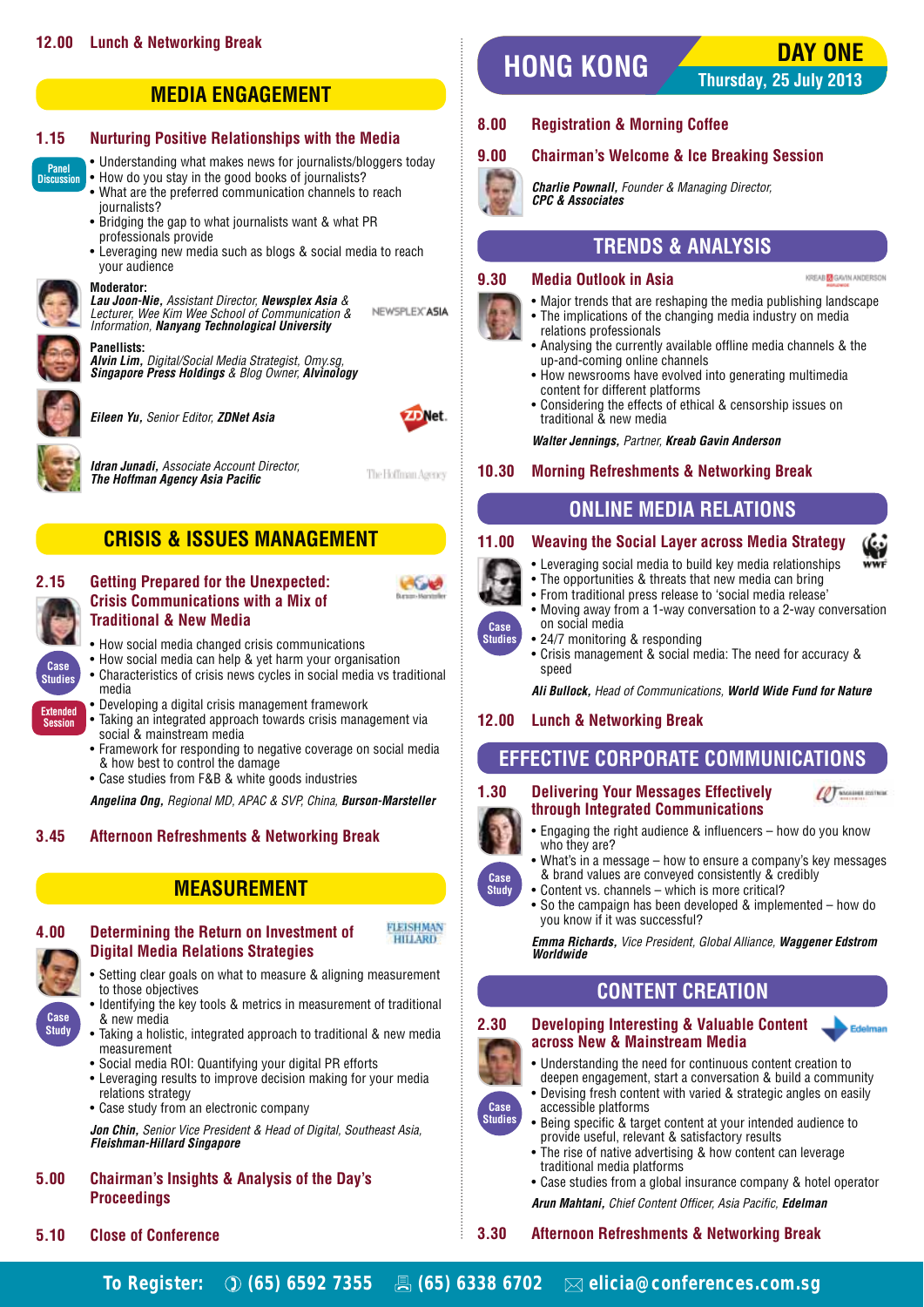### **INTEGRATING TRADITIONAL & NEW MEDIA**

#### **4.00 Creating a Seamless Integration between Traditional & New Media Panel**

- Searching for the sweet spot: Deciding which traditional media developments to stick to & which new ones to embrace
- Assessing & determining the optimum media strategies for your company
- Skills required by media relations professionals to meet the challenges of a multimedia environment
- The ultimate question: How to achieve the right balance between traditional & new media?



**Discussion**

**Moderator:** *Ali Bullock,* Head of Communications, *World Wide Fund for Nature*

*Charlotte Kong,* Senior Manager (Public Relations), *Independent Police Complaints Council*



*Mariko Sanchanta,* Corporate Editor, Asia, *The Wall Street Journal & Dow Jones Newswires* THE WALL STREET JOURNAL.



*Neena Moorjani,* Founder, *Asia Focus Public Affairs*

### **5.00 Chairman's Insights & Analysis of the Day's Proceedings**

### **5.10 End of Day One**

**Panellists:**



**Friday, 26 July 2013**

**9.00 Chairman's Opening Remarks & Interactive Charge-Up Session**

*Charlie Pownall,* Founder & Managing Director, *CPC & Associates*

### **OPINION LEADERSHIP**

### **9.15 How to Identify & Engage Opinion-Formers across Platforms**

- The challenges & opportunities of influencer outreach
- Identifying & building fruitful relationships with relevant opinion-formers
- Utilising social media to drive thought leadership & advocacy • Do's & don'ts of digital influencer outreach
- Knowing when & when not to engage with digital influencers

*Charlie Pownall,* Founder & Managing Director, *CPC & Associates*

#### **10.15 Morning Refreshments & Networking Break**

### **CRISIS & ISSUES MANAGEMENT**



**Case Studies**

**10.45 Preparing for Turbulence: Crisis Communications in Traditional & Digital Media**

- Social media as a friend & foe
- The influence of digital media on crisis communications
- Principles of crisis communications
- Integrating your crisis plans to cover traditional & digital media
- Dealing with backlash
- Framework for crisis response on- & offline

*Denise Tom,* Director/Senior Trainer, Risk Management & Crisis Communications & Crisis Practice Leader, *Hill+Knowlton Strategies Asia*

### **12.15 Lunch & Networking Break**



### **1.30 Nurturing Positive Relationships with the Media**

- Understanding what makes news for journalists today
- **Panel Discussion** • How do you stay in the good books of journalists?
	- What are the preferred communication channels to reach journalists?
	- Bridging the gap to what journalists want & what PR professionals provide
	- Leveraging new media such as blogs & social media to reach your audience



G

'id

#### **Moderator:**

campaign *David Blecken,* Deputy Editor, *Campaign Asia-Pacific*



**Panellists:** *Adaline Lau,* Asia Editor, *ClickZ*

#### **Click<sub>Z</sub>**

*Emily Rauhala,* Associate Editor, *Time Asia* 

### **TIME**

*Winnie Chung,* Chief Editor, Specialist Publications, *South China Morning Post*

**COLLEGE South China Morning Free** 

### **MEDIA PITCHING**

### LEWIS<sup>®</sup>

**FLEISHMAN HILLARD** 

#### **2.30 Pitch Perfect: Effective Cross-Platform Media Pitching**



• Making sense of how technology & social media have changed the way you pitch

- Creating a personal, targeted & thoughtful pitch that will be picked up by your target audience
- Pitching via new & traditional media: What do you have to take note of?
- Hands-on exercise: Reviewing your current media pitch

*Emma Jenkins,* Associate Director, *Lewis PR*

### **3.30 Afternoon Refreshments & Networking Break**

### **MEASUREMENT**

### **4.00 Determining the Return on Investment of Media Relations Strategies**



**Case Studies** • Setting clear goals on what to measure & aligning measurement

- to those objectives • Identifying the key tools & metrics in measurement of traditional media
- Taking a holistic, integrated approach to traditional & new media measurement
- Social media ROI: Quantifying your online PR efforts
- Leveraging results to improve decision making for your media relations strategy
- Case studies from manufacturing, telecommunications & financial industries

*Rachel Catanach,* Senior Vice President, Senior Partner & Managing Director, *Fleishman-Hillard Hong Kong*

**5.00 Chairman's Insights & Analysis of the Day's Proceedings**

#### **5.10 Close of Conference**

**To Register: (65) 6592 7355 (65) 6338 6702 elicia@conferences.com.sg** 

**HILL-KNOWLTON**